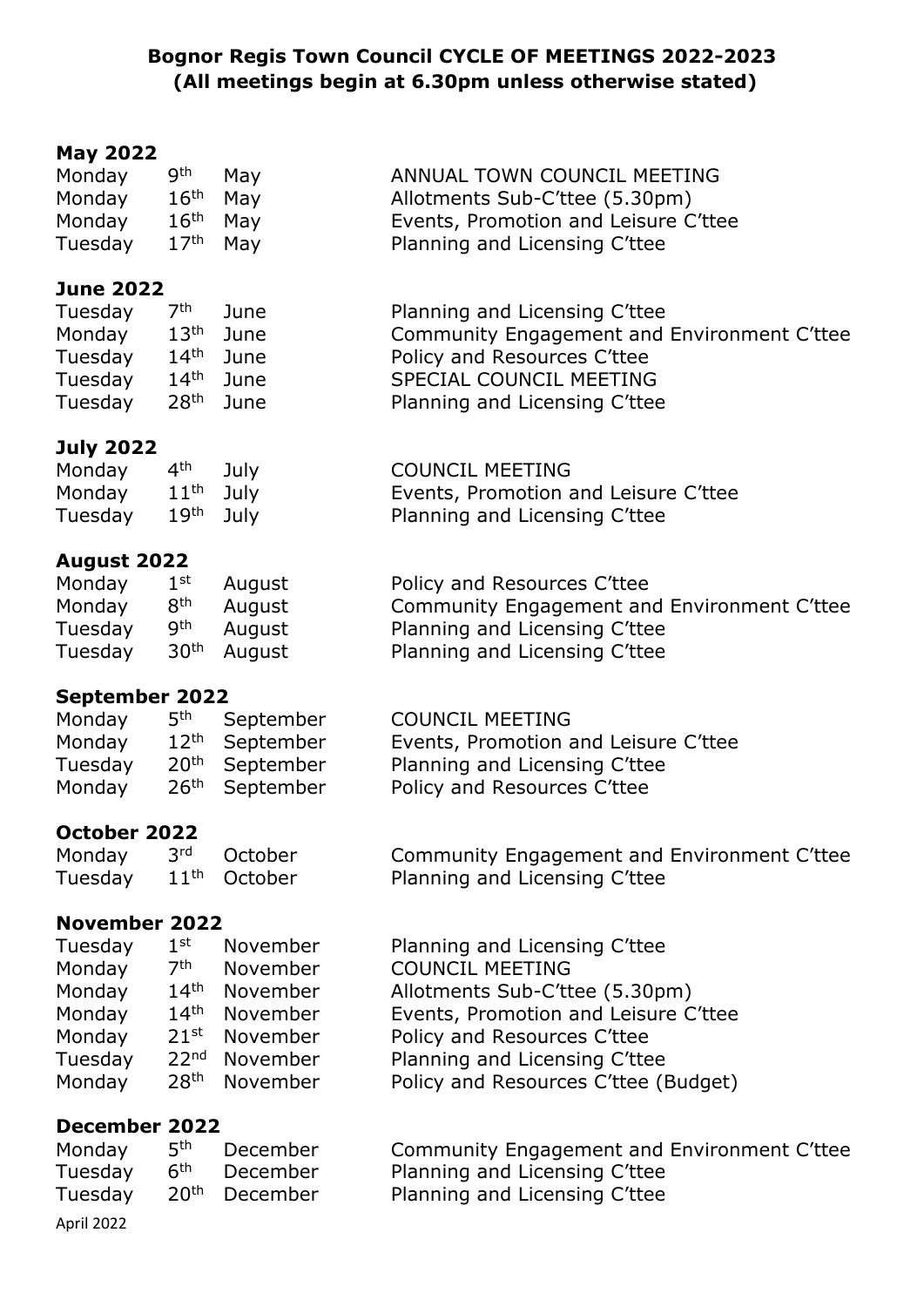### **January 2023**

| Jaliual y ZUZJ       |                    |          |                                             |
|----------------------|--------------------|----------|---------------------------------------------|
| Tuesday              | 3 <sup>rd</sup>    | January  | <b>COUNCIL MEETING (Precept)</b>            |
| Tuesday              | 10 <sup>th</sup>   | January  | Planning and Licensing C'ttee               |
| Monday               | $16^{\text{th}}$   | January  | Events, Promotion and Leisure C'ttee        |
| Monday               | 30 <sup>th</sup>   | January  | Policy and Resources C'ttee                 |
| Tuesday              | $31$ <sup>st</sup> | January  | Planning and Licensing C'ttee               |
|                      |                    |          |                                             |
| <b>February 2023</b> |                    |          |                                             |
| Monday               | 6 <sup>th</sup>    | February | Community Engagement and Environment C'ttee |
| Tuesday              | $21^{st}$          | February | Planning and Licensing C'ttee               |
| <b>March 2023</b>    |                    |          |                                             |
| Monday               | 6 <sup>th</sup>    | March    | <b>COUNCIL MEETING</b>                      |
| Monday               | $13^{\sf th}$      | March    | ANNUAL TOWN MEETING OF ELECTORS             |
| Tuesday              | $14^{\sf th}$      | March    | Planning and Licensing C'ttee               |
| Monday               | 20 <sup>th</sup>   | March    | Events, Promotion and Leisure C'ttee        |
| Monday               | 27 <sup>th</sup>   | March    | Policy and Resources C'ttee                 |
|                      |                    |          |                                             |
| <b>April 2023</b>    |                    |          |                                             |
| Tuesday              | 4 <sup>th</sup>    | April    | Planning and Licensing C'ttee               |
| Tuesday              | $11^{\text{th}}$   | April    | Community Engagement and Environment C'ttee |
| Tuesday              | 25 <sup>th</sup>   | April    | Planning and Licensing C'ttee               |
| <b>May 2023</b>      |                    |          |                                             |
| Monday               | 15 <sup>th</sup>   | May      | ANNUAL TOWN COUNCIL MEETING                 |
| Tuesday              | $16^{\sf th}$      | May      | Planning and Licensing C'ttee               |
| Monday               | 22 <sup>nd</sup>   | May      | Allotments Sub-C'ttee (5.30pm)              |
| Monday               | 22 <sup>nd</sup>   | May      | Events, Promotion and Leisure C'ttee        |
|                      |                    |          |                                             |
| <b>June 2023</b>     |                    |          |                                             |
| Monday               | 5 <sup>th</sup>    | June     | Policy and Resources C'ttee                 |
| Monday               | 5 <sup>th</sup>    | June     | <b>SPECIAL COUNCIL</b>                      |
| Tuesday              | 6 <sup>th</sup>    | June     | Planning and Licensing C'ttee               |
| Monday               | 12 <sup>th</sup>   | June     | Community Engagement and Environment C'ttee |
| Tuesday              | 27 <sup>th</sup>   | June     | Planning and Licensing C'ttee               |
|                      |                    |          |                                             |
| <b>July 2023</b>     | $10^{\text{th}}$   |          | <b>COUNCIL MEETING</b>                      |
| Monday               | 17 <sup>th</sup>   | July     |                                             |
| Monday               |                    | July     | Events, Promotion and Leisure C'ttee        |
| Tuesday              | 18 <sup>th</sup>   | July     | Planning and Licensing C'ttee               |

#### **August 2023**

| Monday                  | 7 <sup>th</sup> | August                  | Community Engagement and Environment C'ttee |
|-------------------------|-----------------|-------------------------|---------------------------------------------|
| Tuesday 8 <sup>th</sup> |                 | August                  | Planning and Licensing C'ttee               |
| Tuesday                 |                 | 29 <sup>th</sup> August | Planning and Licensing C'ttee               |

Monday 31<sup>st</sup> July **Policy and Resources C'ttee**